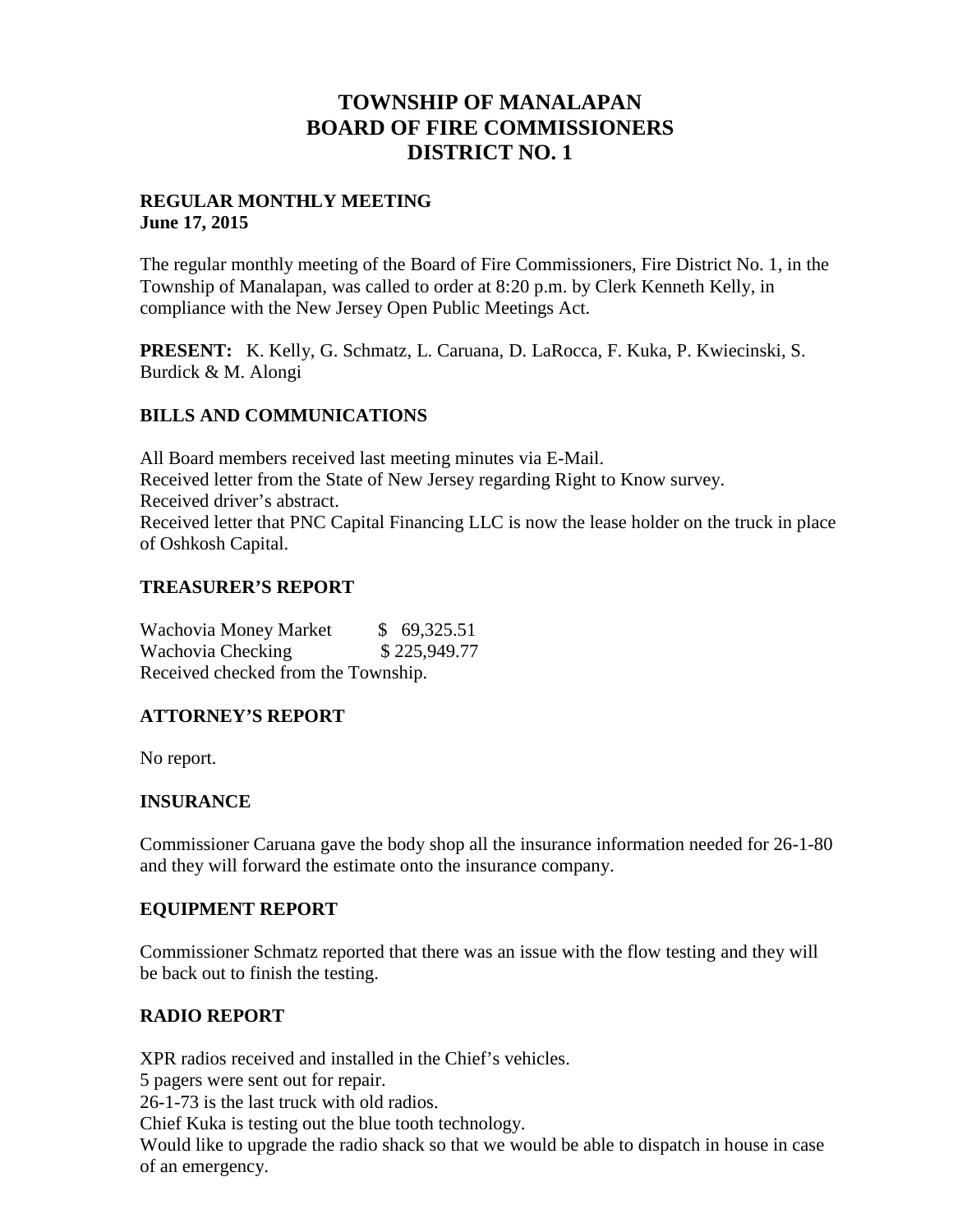Headsets were sent out to be refurbished.

## **CHIEF'S REPORT**

Two members have resigned.

## **TRUCK REPORT**

Services on the trucks should start within the next week or two. Issues with the sirens on Chief Kuka's truck and the Expedition.

## **ASSOCIATION REPORT**

Work on the outside BBQ/patio area has begun.

## **TRUSTEES' REPORT**

No report.

## **OLD BUSINESS**

See attached.

#### **NEW BUSINESS**

Commissioner Schmatz made a motion to pay all vouchers; this was seconded by Commissioner LaRocca. All voted aye.

Commissioner Kelly made a motion for \$1,405 to upgrade the radio room so that we can dispatch Manalapan companies from our house; this was seconded by Commissioner Schmatz. All voted aye.

Commissioner Kelly made a motion to purchase the following replacement items – 12 reflective vests, case of safety glasses, 6 small, 6 medium and 6 large firefighter vests, and 6 portable radio straps; this was seconded by Commissioner LaRocca. All voted aye.

Commissioner Kelly made a motion not to exceed \$3,000 to purchase 4 Junk Yard Dawg rescue jacks for 26-1-77; this was seconded by Commissioner LaRocca. All voted aye.

Commissioner Kelly made a motion for \$53,615 to purchase a 2016 Ford F450 crew cab utility truck from Winner Ford; this was seconded by Commissioner LaRocca. All voted aye.

Commissioner Kelly made a motion not to exceed \$2,000 for lodging for the Firemen's Convention in Wildwood; this was seconded by Commissioner Schmatz. All voted aye.

Meeting opened to the public at 9:17 P.M.

A motion was made by Commissioner Kelly to adjourn; it was seconded by Commissioner LaRocca and all voted aye.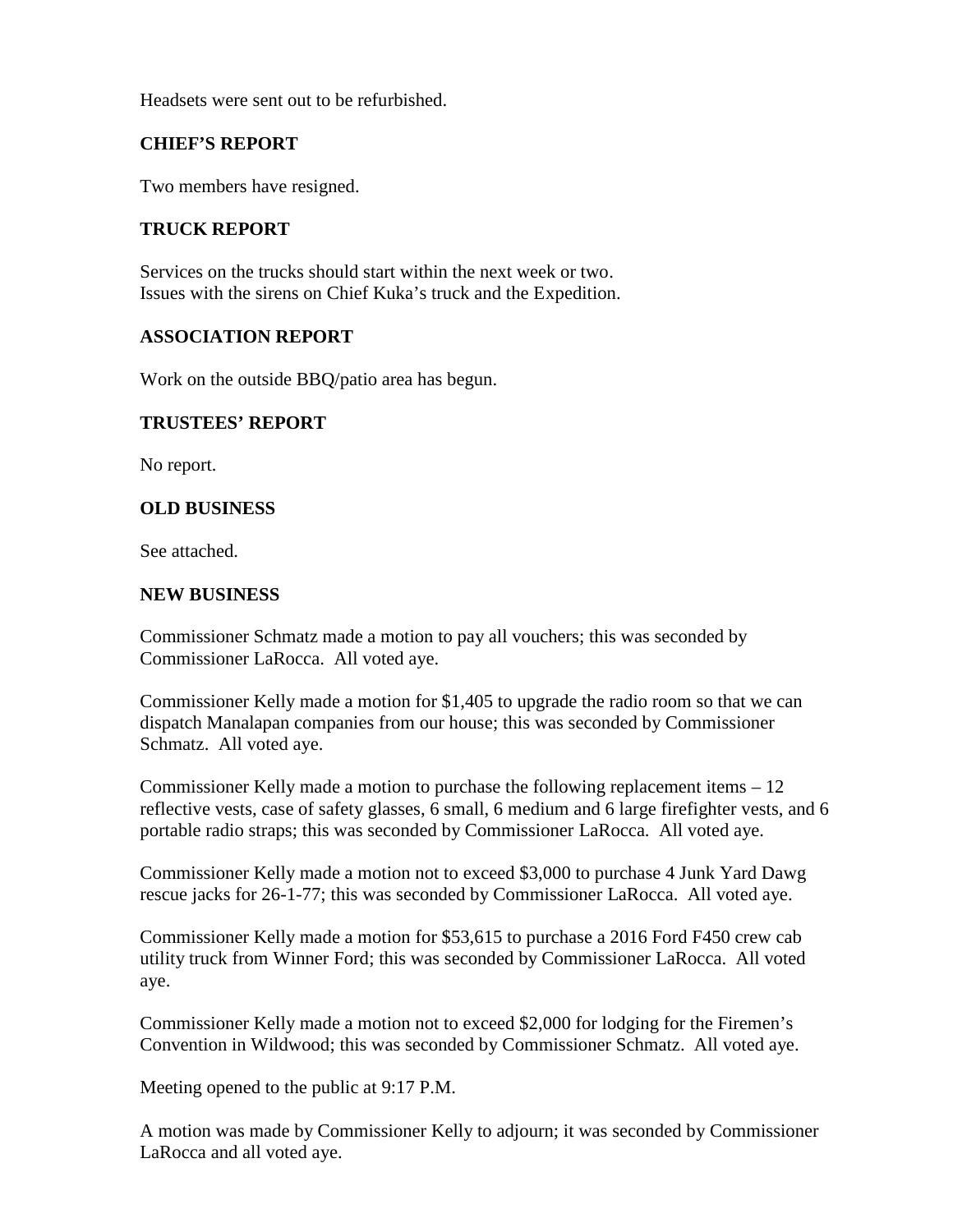Meeting adjourned at 9:19 P.M.

Respectfully submitted, Kenneth Kelly, Clerk